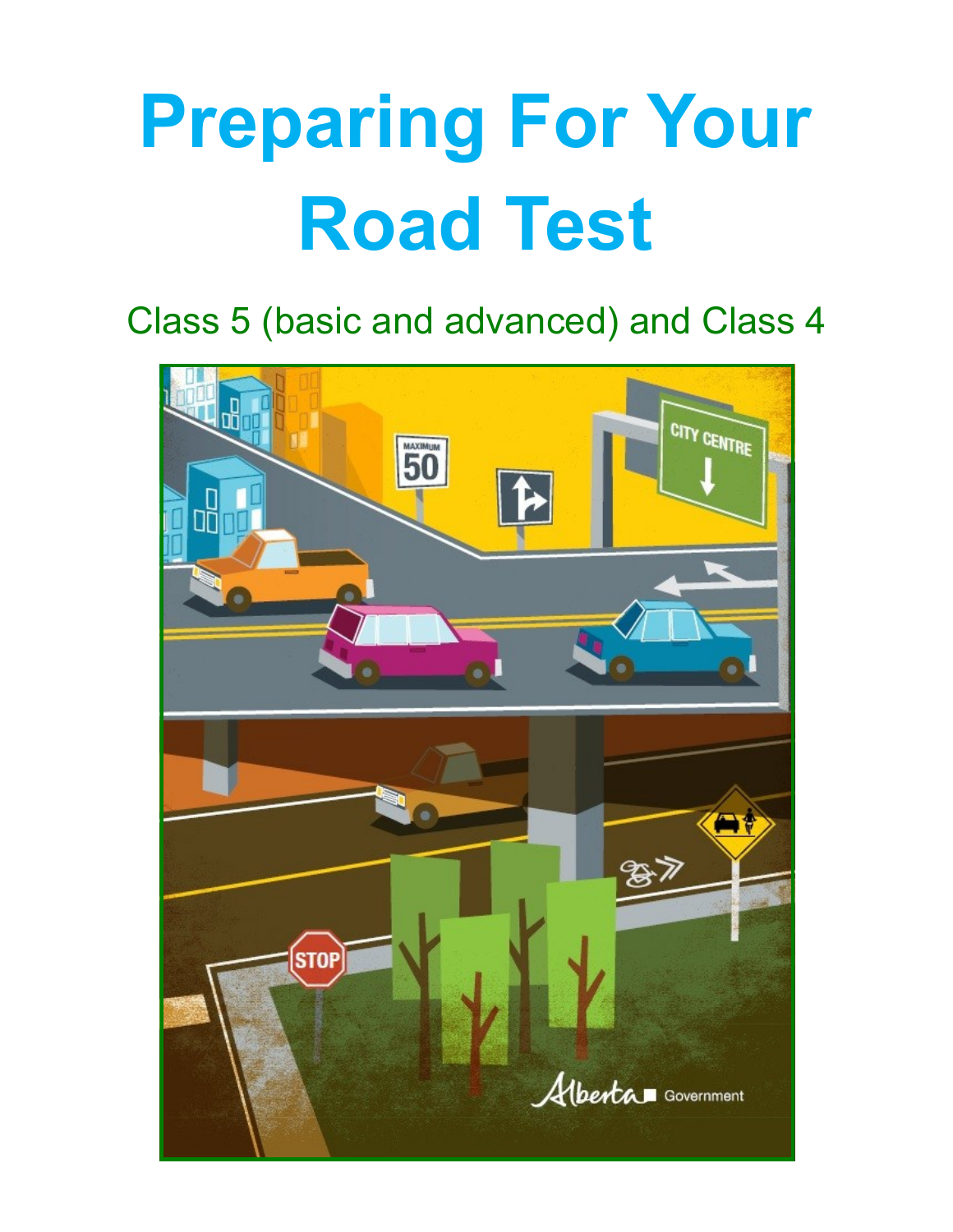Knowing what to expect on your road test will make you better **prepared** and increase the chance you will be **successful** the first time. A road test is just a driver examiner observing your driving on a route they determine for you. The information provided in this guide will help you learn what a driver examiner is looking for. The sections match the road test checklist used by your examiner.

Driving errors that are committed during a road test result in points against you and are scored on a checklist. Some errors are five points and some are 10 points. The same error can be marked three times during the test. **Pay attention to the tips** — these are the areas where drivers commonly make mistakes and pick up points.

Make sure you are familiar with the Driver's Guide to Operation, Safety and Licensing (available online at http://www.transportation.alberta.ca/531.htm). It contains information on **good driving practices**. You may have received similar information from your driving instructor if you took driver education. **DRIVER'S** 

Road test prices and availability may be different at each registry office. Contact more than one office to find the **right fit for you**. All of the registry offices in Alberta are listed at: www.servicealberta.ca/1641.cfm.



The registry agent office where you book your road test will give you an information sheet. This sheet explains the office's cancellation and rescheduling policies, as well as information about the vehicle you will need to provide for the test. Make sure you **understand** all of this information when you book your test.

Before the road test starts, the examiner will explain how he or she will provide directions while you are driving. Make sure this is clear and that you ask any questions **before** the test starts. Remember, the examiner **cannot help you**  during the test - they are only there to observe your driving. At the end of the test, the examiner will give you a copy of the road test checklist, provide a summary, and explain areas where points were assigned.

## **Okay, let's get started!**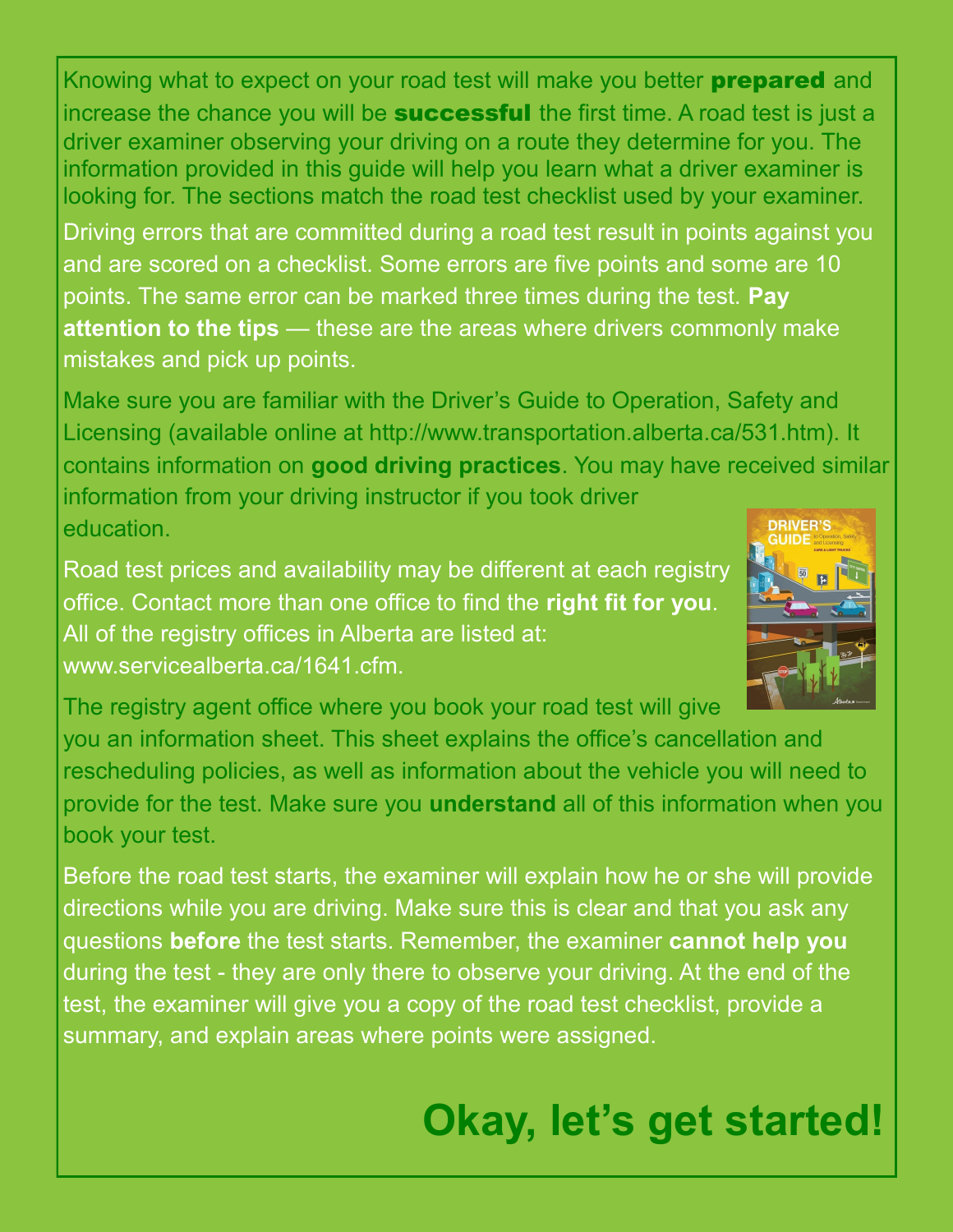# **A) Controls**

You are expected to be familiar with all the controls in the vehicle you are using and identify them when requested by the examiner. During the test, the examiner will evaluate your use of the controls. Know how to:

- use the defroster when the windows fog up;
- turn on the windshield wipers;
- keep both hands on the wheel whenever possible (approximately 9 o'clock and 3 o'clock);
- use your signal light when moving away from the curb, turning , or changing lanes;
- steer smoothly at all times;
- accelerate smoothly, adjusting to weather, road and traffic conditions; and
- bring the vehicle to a smooth stop and start braking in advance of your stopping position to avoid sudden stops.

### **B) Parking/starting/backing**

Parking safely requires good control of the vehicle, accurate judgment, and observation and steering skills. During the road test you will be required to perform a parallel and a hill park. Inability to successfully complete one of these skill maneuvers in three attempts will result in a failure of the road test.

### **Parallel park**

The examiner will have you position the vehicle beside a parked vehicle, and then back into a legally parked position behind it. One pull-ahead is allowed on each attempt to correct the vehicle position. If either tire is more than 50 cm from the curb, the park attempt is repeated.

*Tips:*

- Observe around and behind you by both turning and using the mirrors before and during backing.
- Perform the manoeuver smoothly.
- Do not hit the curb hard or allow your tires to climb over the curb.
- If a back-up camera is equipped on your vehicle, it may be left on and used as a reference. However, you must complete the parking using all of the required observations. You will be assigned points for not using the mirrors or looking behind you. You may not use a feature that controls the vehicle while parking (i.e., park assist).

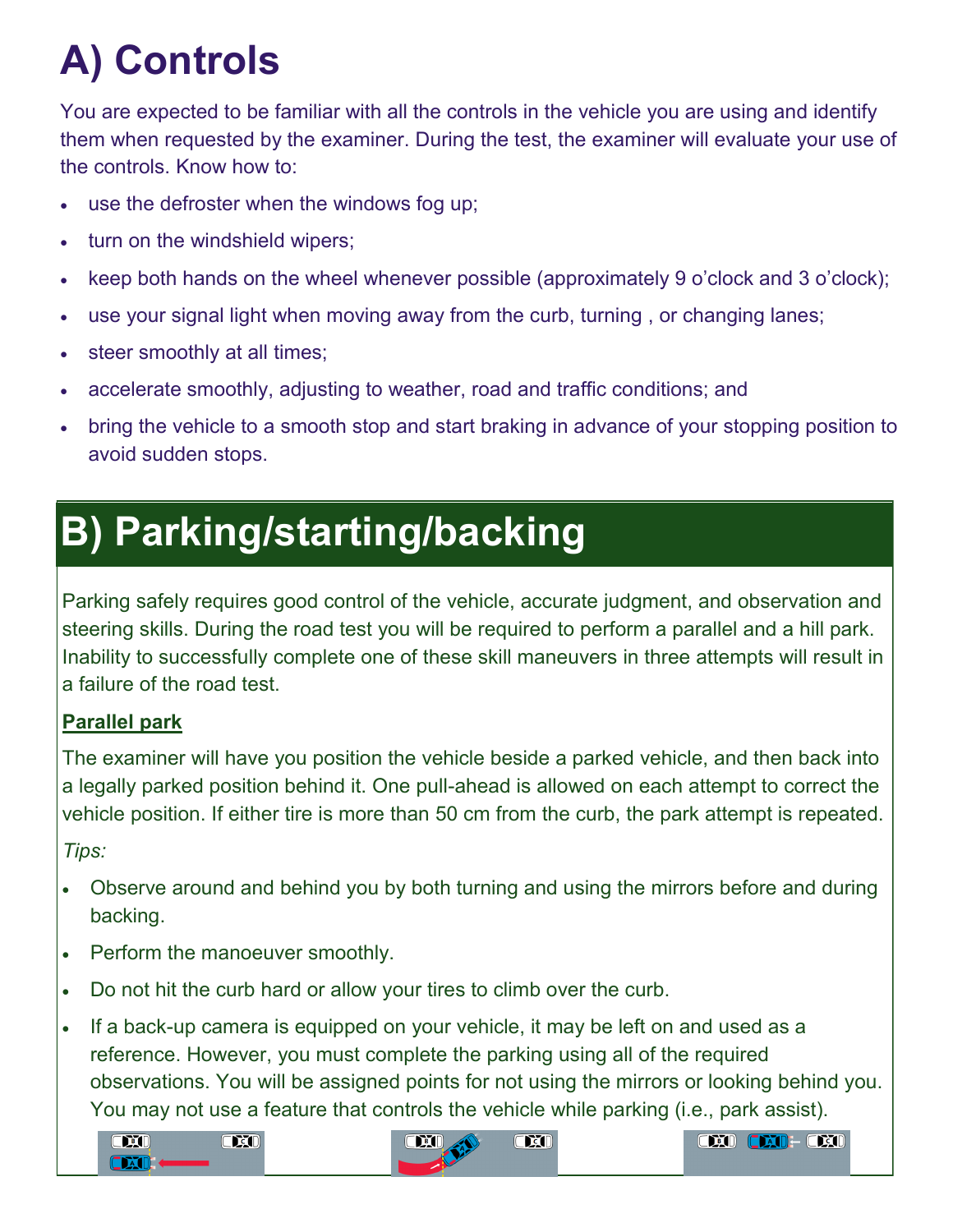### **Hill park**

The examiner will ask you to park facing either up or down a hill, with our without a curb, as if the vehicle will be left for the day. You must know how to turn the wheels and how far to be from the edge of the roadway. If a hill is unavailable, this manoeuver may be simulated. The examiner will describe the slope of the hill.

### *Tips:*

- The attempt must be repeated if either curb-side tire is more than 50 cm from the curb (if present).
- Turn wheels correctly.
- Remember to select "park" or a low gear and set the parking brake.

### **C) Lane driving/changing lanes/position**

A traffic lane is a section of the roadway wide enough to accommodate the movement of vehicles, whether or not it is indicated by markings on the roadway. There are no designated "parking lanes" in urban areas.

Keep your vehicle in the proper traffic lane. High-traffic areas will have pavement markings to identify lanes in the same or opposite directions. Residential or rural locations will not have lane markings. These are referred to as unmarked lanes. This means there may be more than one lane in each direction if the road is wide enough.

*Tips:*

- Avoid driving in the centre of an unmarked roadway (usually residential) whenever possible.
- When making a right turn from an unmarked residential roadway, be sure to look over your right shoulder before you move over to the curb lane. Although the lanes are unmarked, you are making a lane change.
- Change lanes only when enough space is available.
- Maintain good lane position, speed and space cushions (keeping room between your vehicles and those around you).







**Uphill without curb**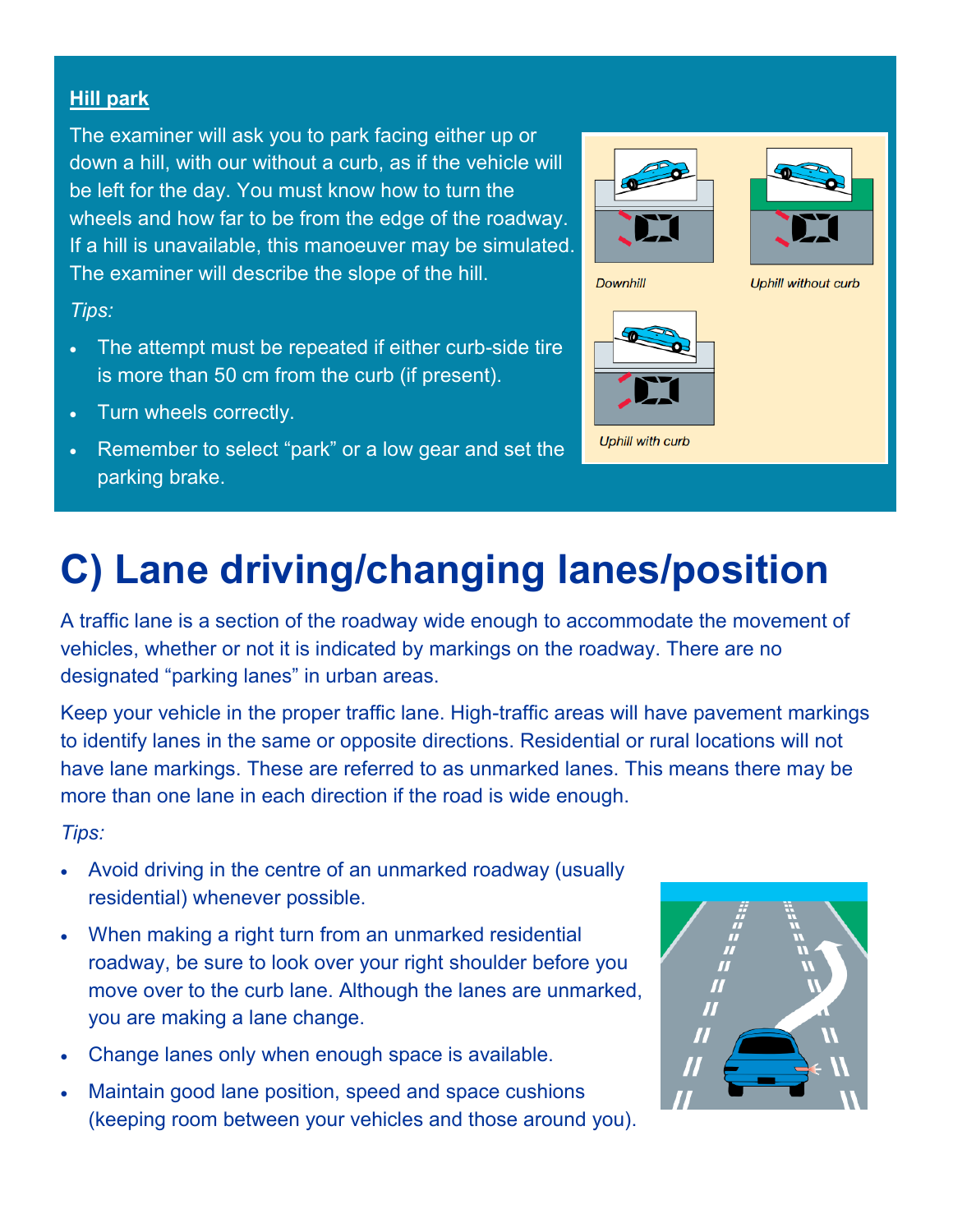### **D) Intersections/Turns**

When turning right or left, you are required to enter and exit an intersection in the lane closest to the curb (right turn) or the first available lane (left turn). If, however, there is a parked vehicle or other obstruction within half of a block on the new road, you may turn directly into the second lane. Be sure to look down the road to plan correctly.

Unless otherwise shown by a traffic sign, crosswalks exist at all intersections, whether or not they are indicated by markings on the roadway.

Know the meanings of all traffic signs, signals and pavement markings and obey them consistently. See Chapter 2 in the Driver's Guide.

Being too aggressive is dangerous and increases the chance of a collision. Being too cautious affects traffic behind you. Both errors show a lack of good driving judgment. Remember, other road users expect drivers to know and follow the rules of the road and to assume the right of way when it is safe to do so.



*Tips:*

- Come to a full and complete stop for stop signs or red lights.
- When required to stop and a stop line or crosswalk is present, the vehicle must stop before crossing them.
- If there is no stop line or marked crosswalk you must stop within three metres (10 feet) of the intersecting roadway.
- Avoid stopping or braking unnecessarily at controlled intersections where you have the right of way.
- Keep your wheels straight while waiting to make a left turn.
- Show good sense of timing in deciding when to turn. Do not be too cautious or too aggressive.
- Some intersections have no traffic signs and no traffic signal lights. These are uncontrolled intersections: you must yield the right of way to a vehicle on your right.



**An uncontrolled intersection:**

**A yields to B:** This intersection has no signs or signals and B is to the right of A.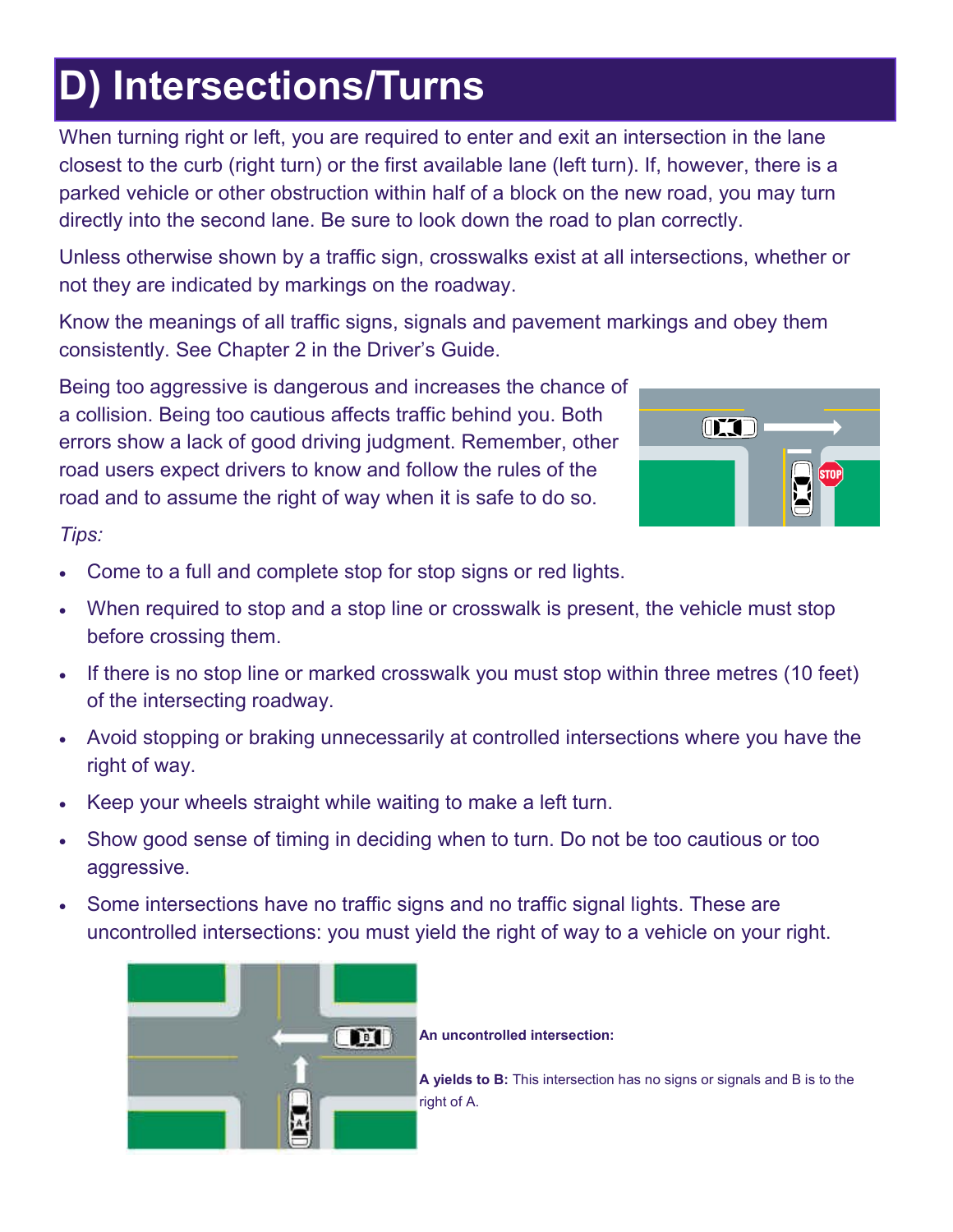# **E) Traffic lights/signs**

You need to be aware of all traffic lights and signs, know what they mean, and drive accordingly.

### *Tips:*

- Watch for "stale" green lights. These are when the pedestrian crossing light has changed to "do not cross," meaning the green light will turn amber shortly.
- Be prepared to stop and do not enter the intersection when the light is amber. It is your responsibility to anticipate when the light will change.



- Show caution when approaching flashing amber lights.
- Remember to observe all traffic lights in a timely fashion.
- Always make a full and complete stop for a red light before turning right.

### **F) Right-of-way**

Where roadways meet and intersect, there is the possibility for a collision. The examiner will observe your understanding and knowledge of the right-of-way.

When approaching an occupied crosswalk, a pedestrian must be granted a sufficient distance to ensure that he or she will not be affected by your vehicle. The rule at intersections is that a pedestrian's right-of-way cannot be affected. Leave pedestrians lots of room.

If another driver surrenders their right-of-way and waves for you to proceed, you may proceed cautiously, observing for other road users.



### *Tips:*

- Avoid stopping unnecessarily for potential jaywalkers.
- When approaching crosswalks, scan for pedestrians waiting to cross and be prepared to slow or stop.
- Assume your own right-of-way if it is safe to do so, including turning right at a red light.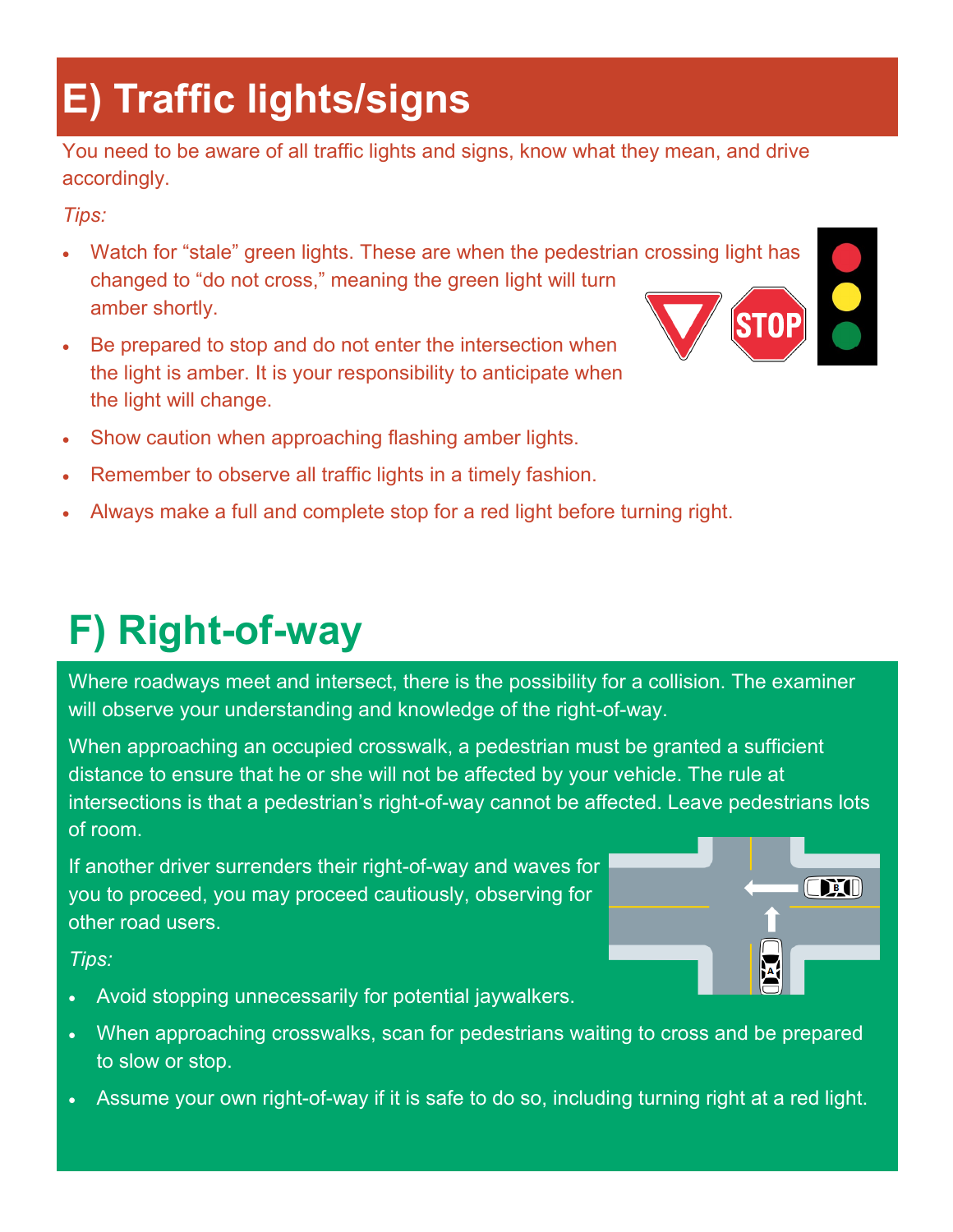# **G) Speed**

Obey the posted speed limits. Remember to adjust your speed properly due to weather, road, visibility, and traffic conditions: the speed limit is the maximum allowed under ideal conditions.

You are allowed a small margin of error on your speed, but make sure to maintain your speed at or slightly below the limit.

During your road test you will drive in a school and/or playground zone. Playground zone speed limits are in effect every day. School zone speed limits are in effect only on days when school is held. If you are unsure if school is held on the day of your test, check with the local school district.

If you do not slow down to obey a school or playground zone when the speed limit is 30 km/h, you will fail the road test. Likewise, you will be assigned points for driving 30km/h if the zone is not in effect. If other vehicles behind you are affected by this slow driving, you may be assigned a fail.

*Tips:*

- Be aware of when school and playground zones are in effect. Obey these speed limits.
- Avoid travelling too slow or too fast for road, weather, and traffic conditions.